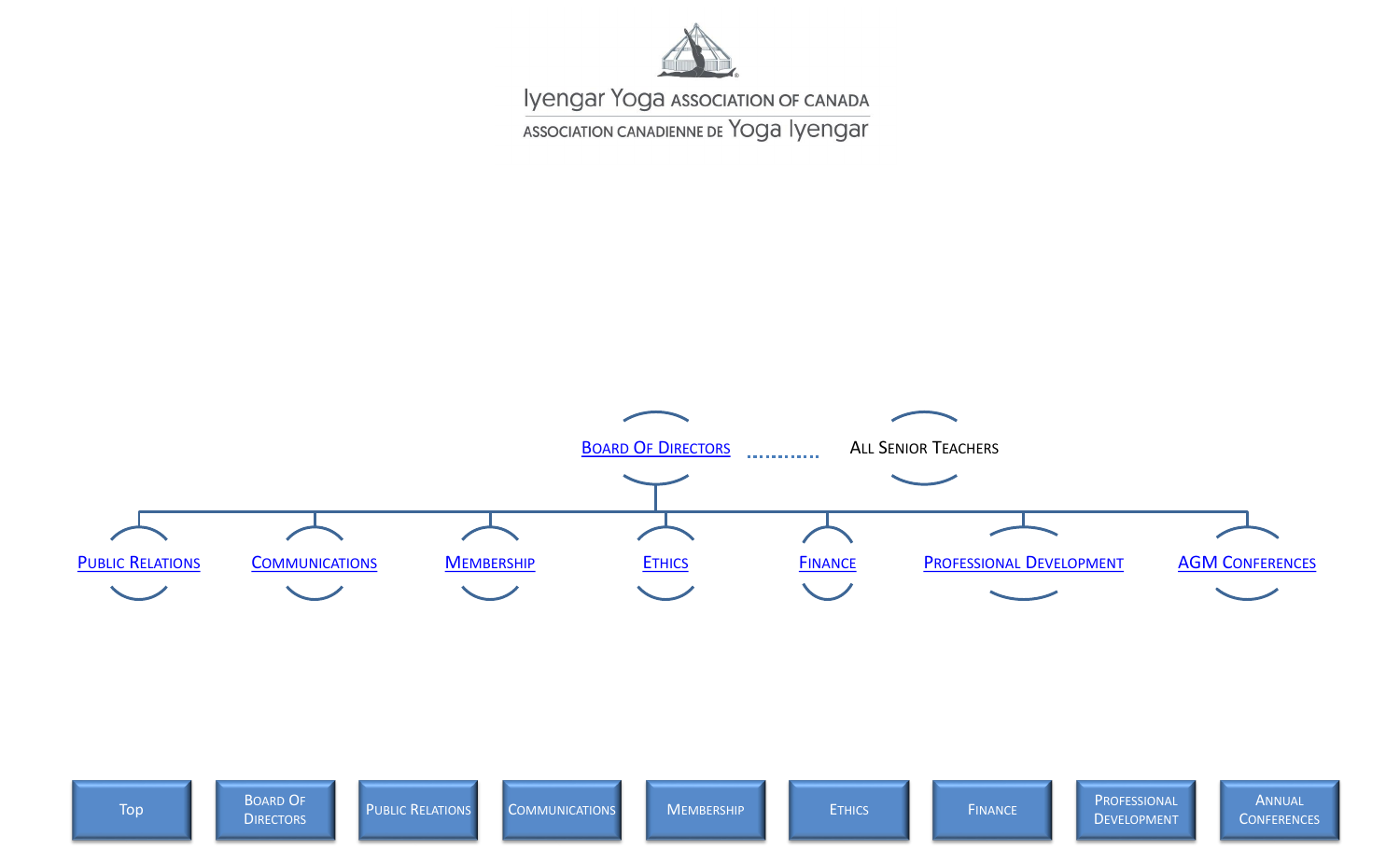

ASSOCIATION CANADIENNE DE YOGA lyengar

<span id="page-1-0"></span>

Top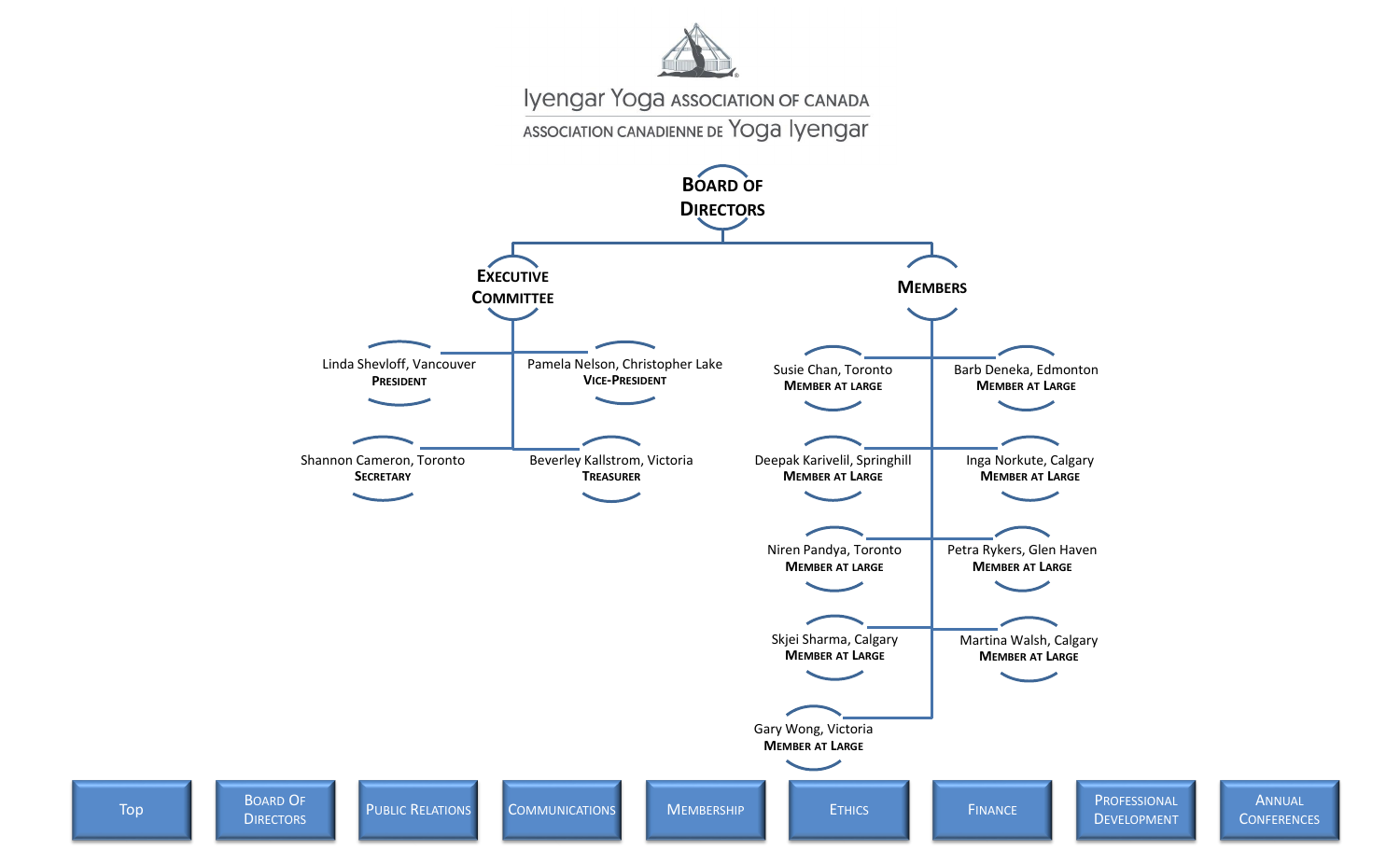

<span id="page-2-0"></span>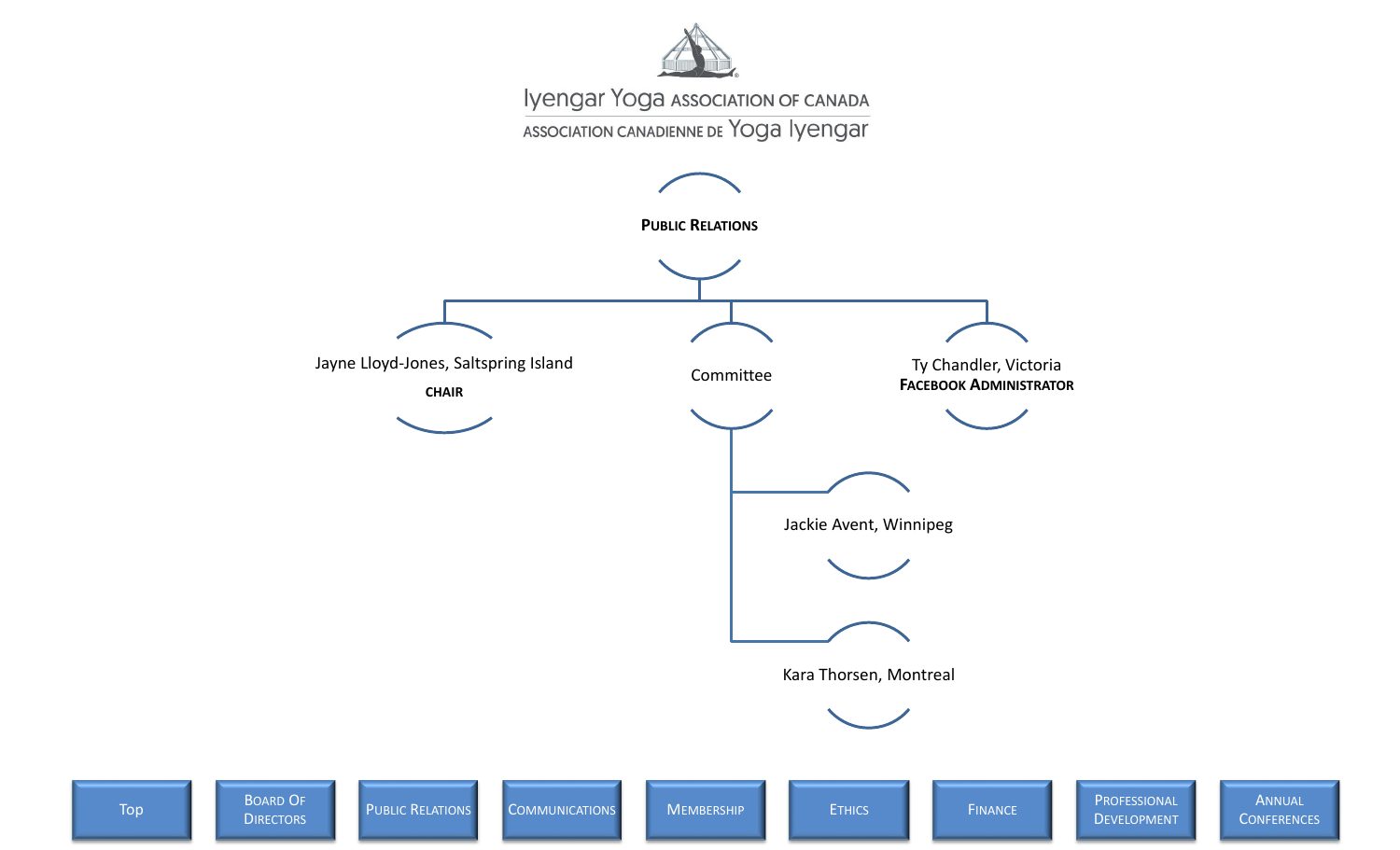

ASSOCIATION CANADIENNE DE YOGA lyengar

<span id="page-3-0"></span>**COMMUNICATIONS COMMUNICATIONS CHAIR, NIREN PANDYA, TORONTO** Online Journal Carole Carpentier, Toronto Facebook Ty Chandler, Victoria Instagram Drew Perry, Winnipeg **WEBSITE CHAIR INGA NORKUTE, CALGARY** Deepak Karivelil, Springhill **REGIONAL REPRESENTATIVES** Jessie Kerr **BC & YUKON** Inga Norkute **ALBERTA** Regan Tataryn **MANITOBA/SASKATCHEWAN** Whitney Lord **TORONTO & AREA** Leigh Stevenson **OTTAWA/GATINEAU** Christine Michaud **QUEBEC** Petra Rykers **ATLANTIC** Vacant **NEWFOUNDLAND/LABRADOR E-MAIL MARKETING** Barb Deneka, Edmonton



P[ROFESSIONAL](#page-7-0) DEVELOPMENT

ANNUAL **C[ONFERENCES](#page-10-0)**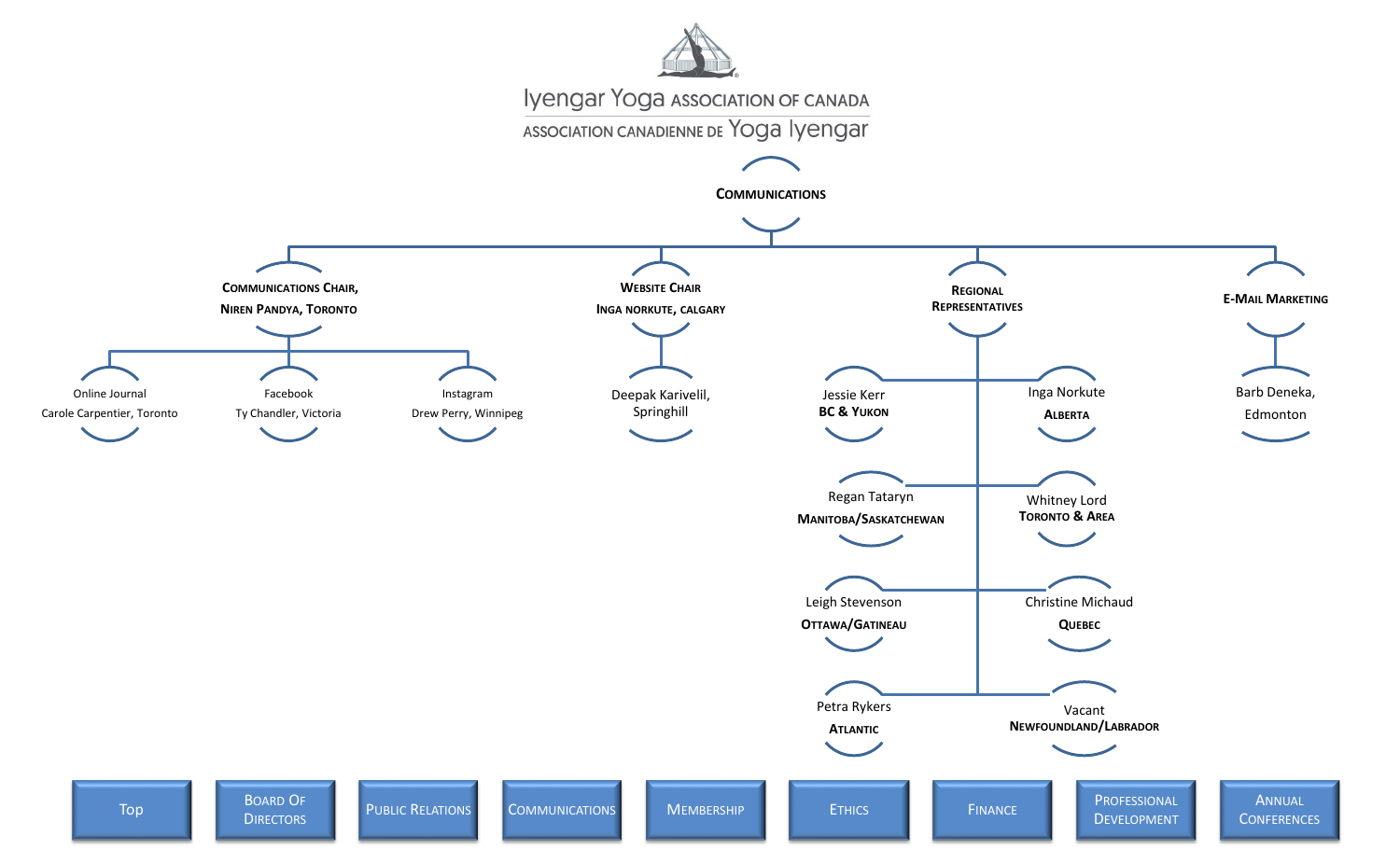

ASSOCIATION CANADIENNE DE YOGA Iyengar



## **MEMBERSHIP**

<span id="page-4-0"></span>

PUBLIC R[ELATIONS](#page-2-0) C[OMMUNICATIONS](#page-3-0) M[EMBERSHIP](#page-4-0) E[THICS](#page-5-0) F[INANCE](#page-6-0)

P[ROFESSIONAL](#page-7-0) DEVELOPMENT

ANNUAL **C[ONFERENCES](#page-10-0)** 

**D[IRECTORS](#page-1-0)**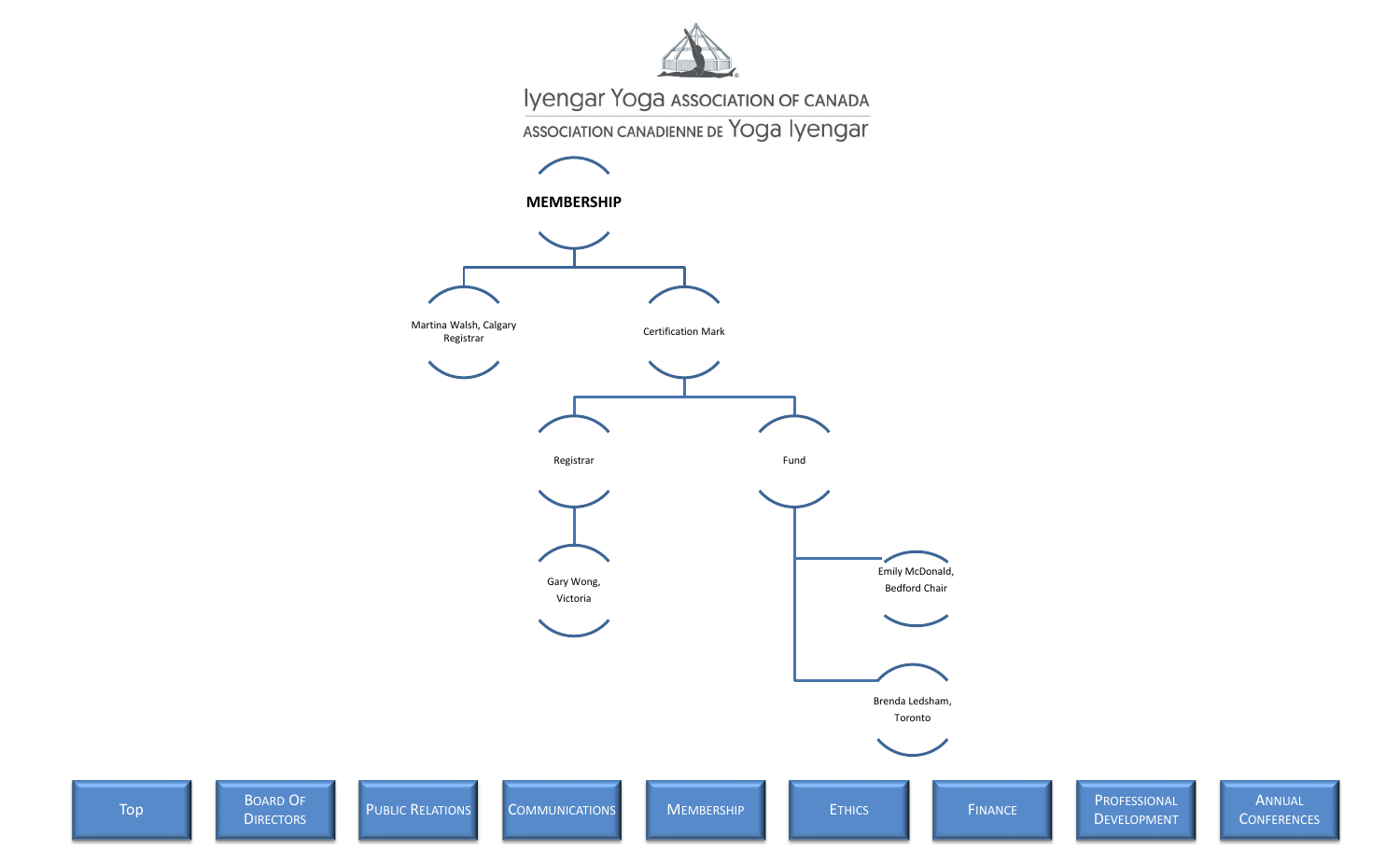

<span id="page-5-0"></span>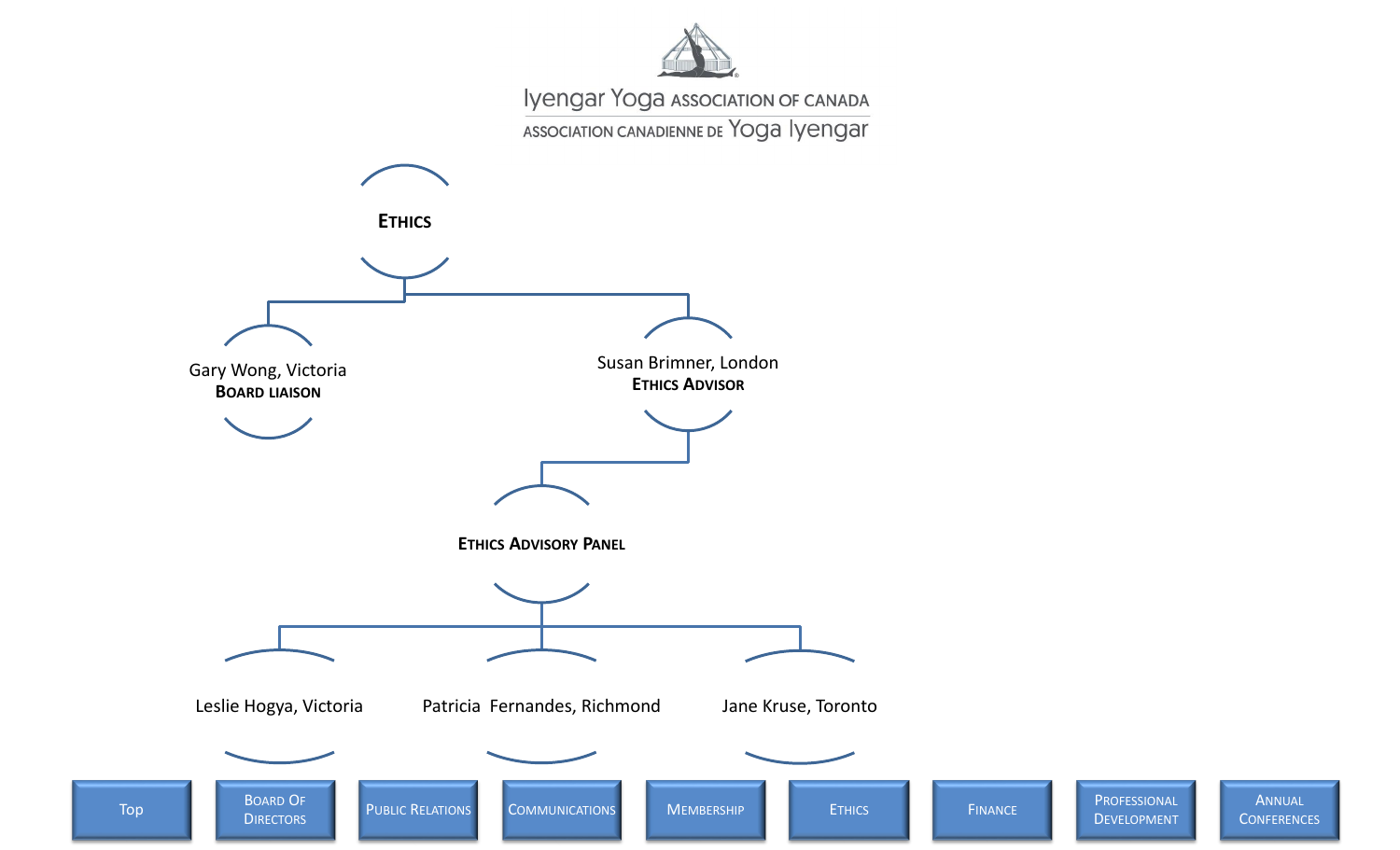

<span id="page-6-0"></span>

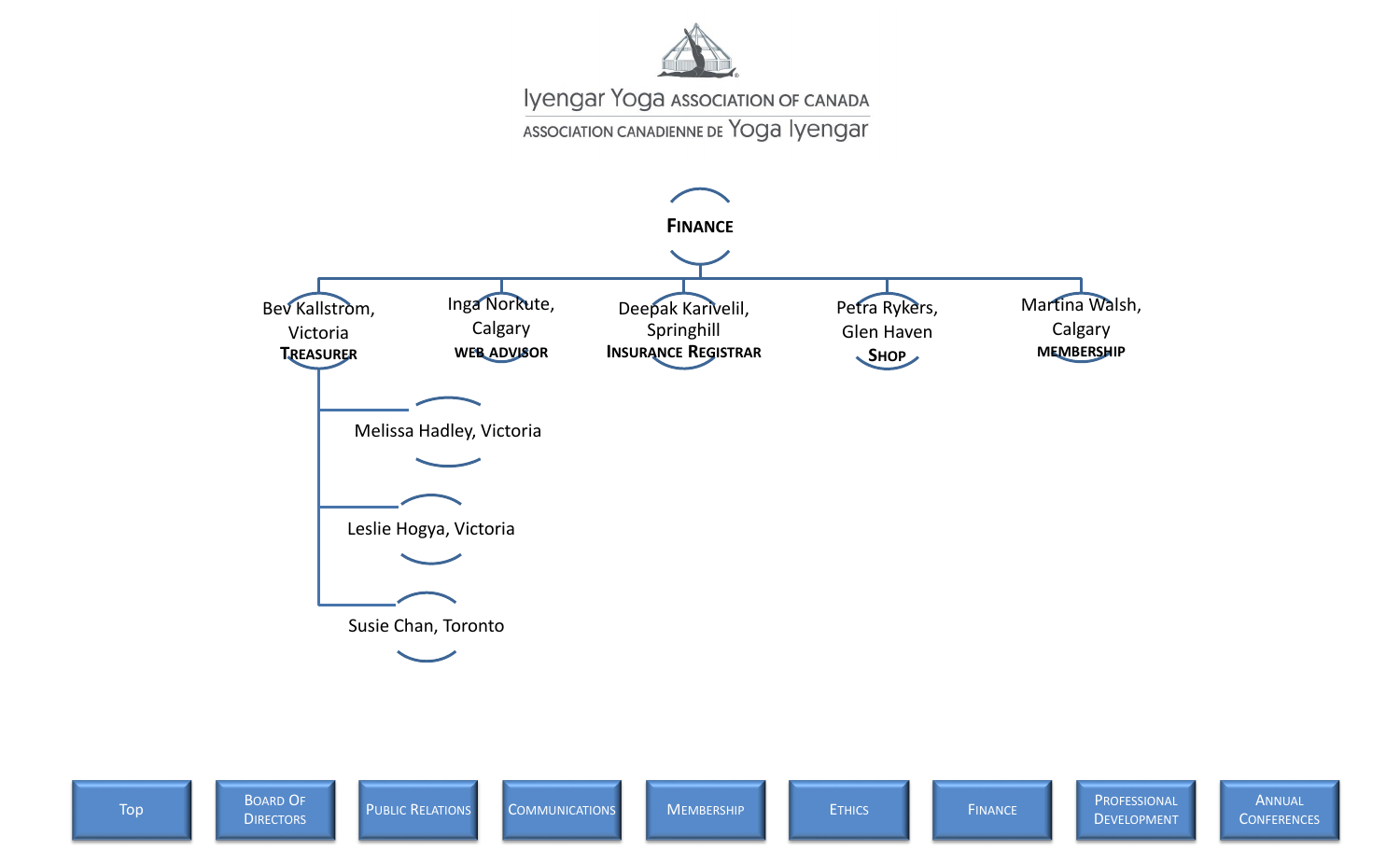<span id="page-7-0"></span>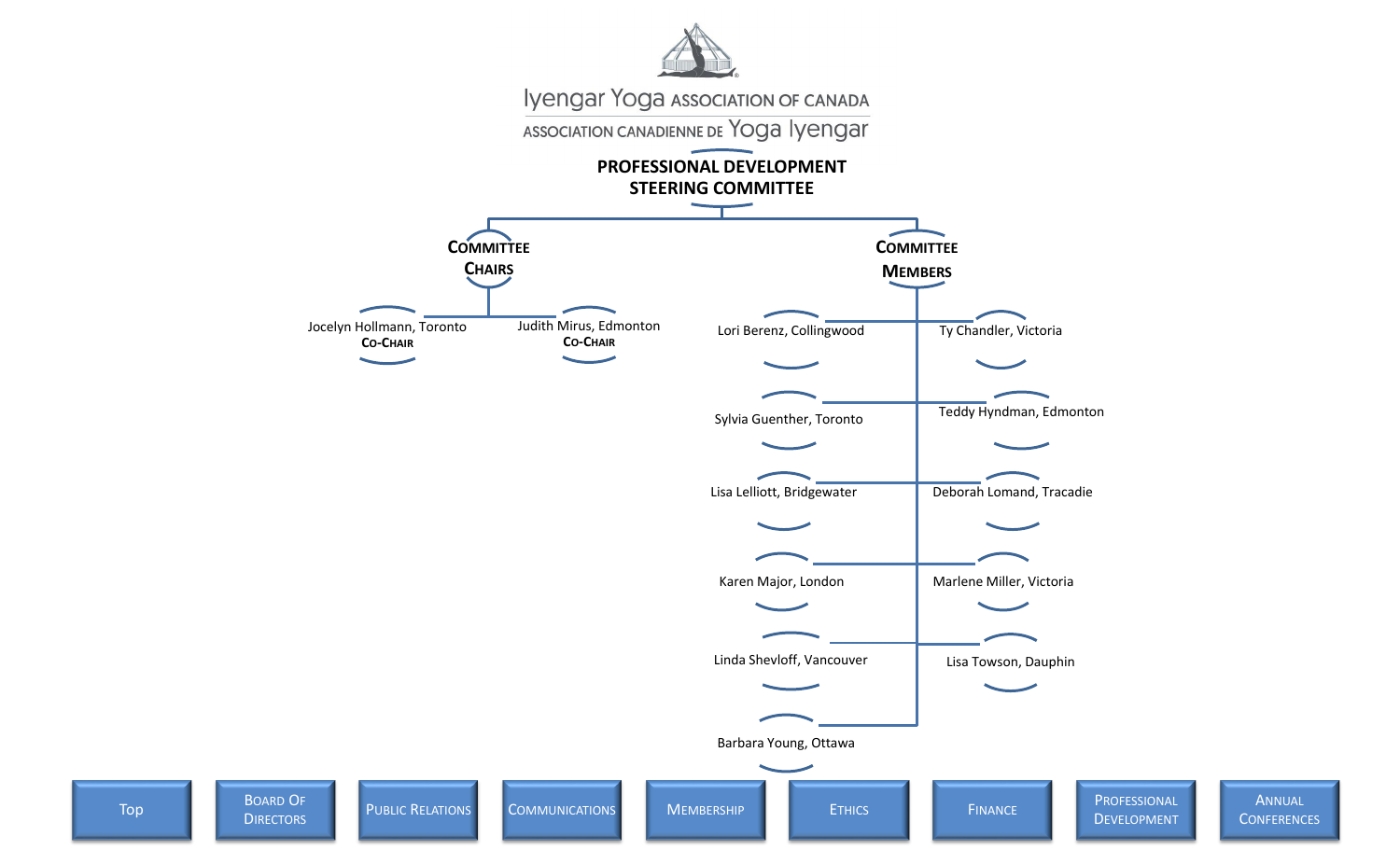

ASSOCIATION CANADIENNE DE YOGA Iyengar

**OTHER PROFESSIONAL DEVELOPMENT SUBCOMMITTEES**



[Top](#page-0-0) BOARD OF **D[IRECTORS](#page-1-0)** PUBLIC R[ELATIONS](#page-2-0) C[OMMUNICATIONS](#page-3-0) M[EMBERSHIP](#page-4-0) E[THICS](#page-5-0) F[INANCE](#page-6-0) P[ROFESSIONAL](#page-7-0) DEVELOPMENT ANNUAL **C[ONFERENCES](#page-10-0)** 

 $\overline{\phantom{0}}$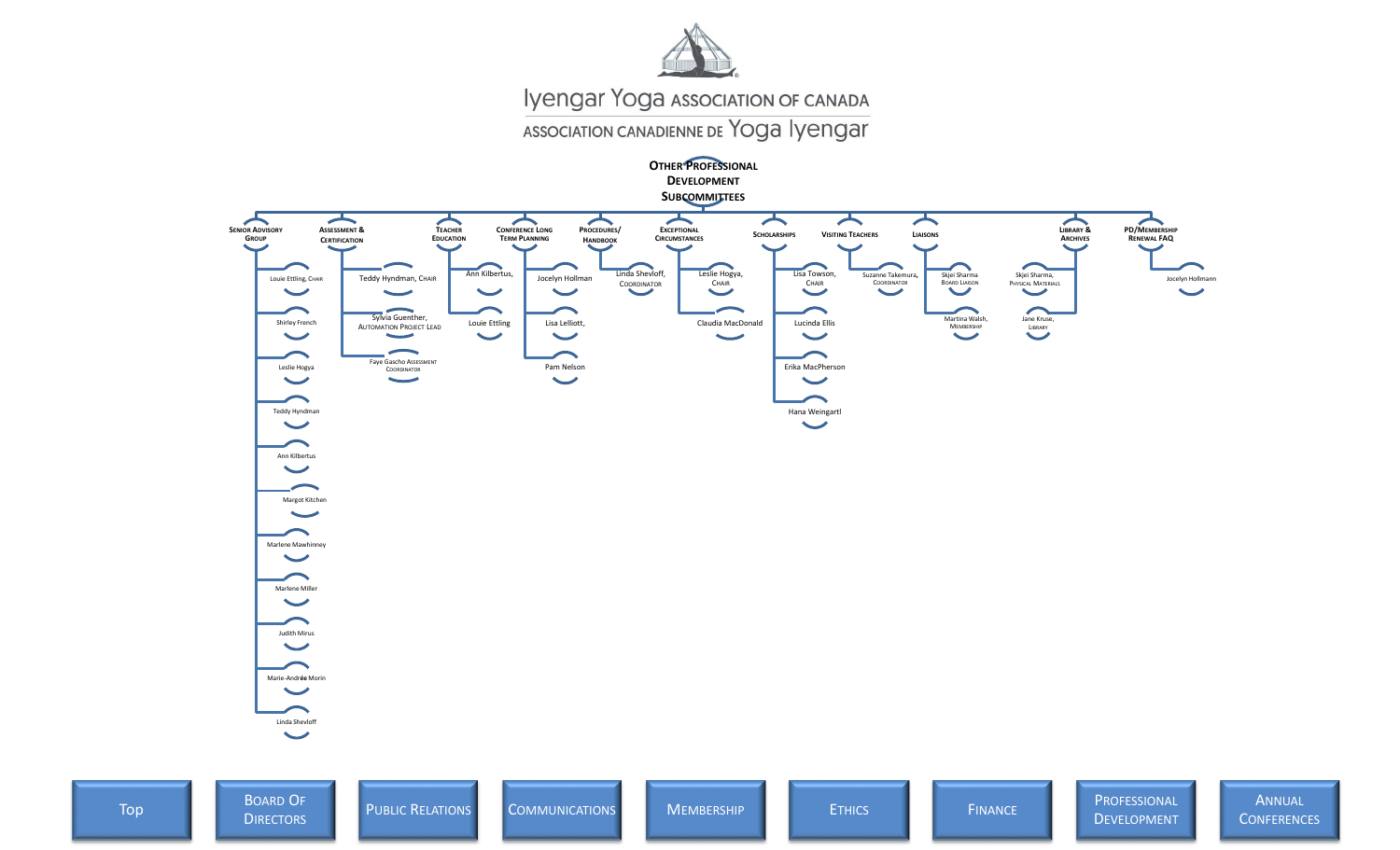